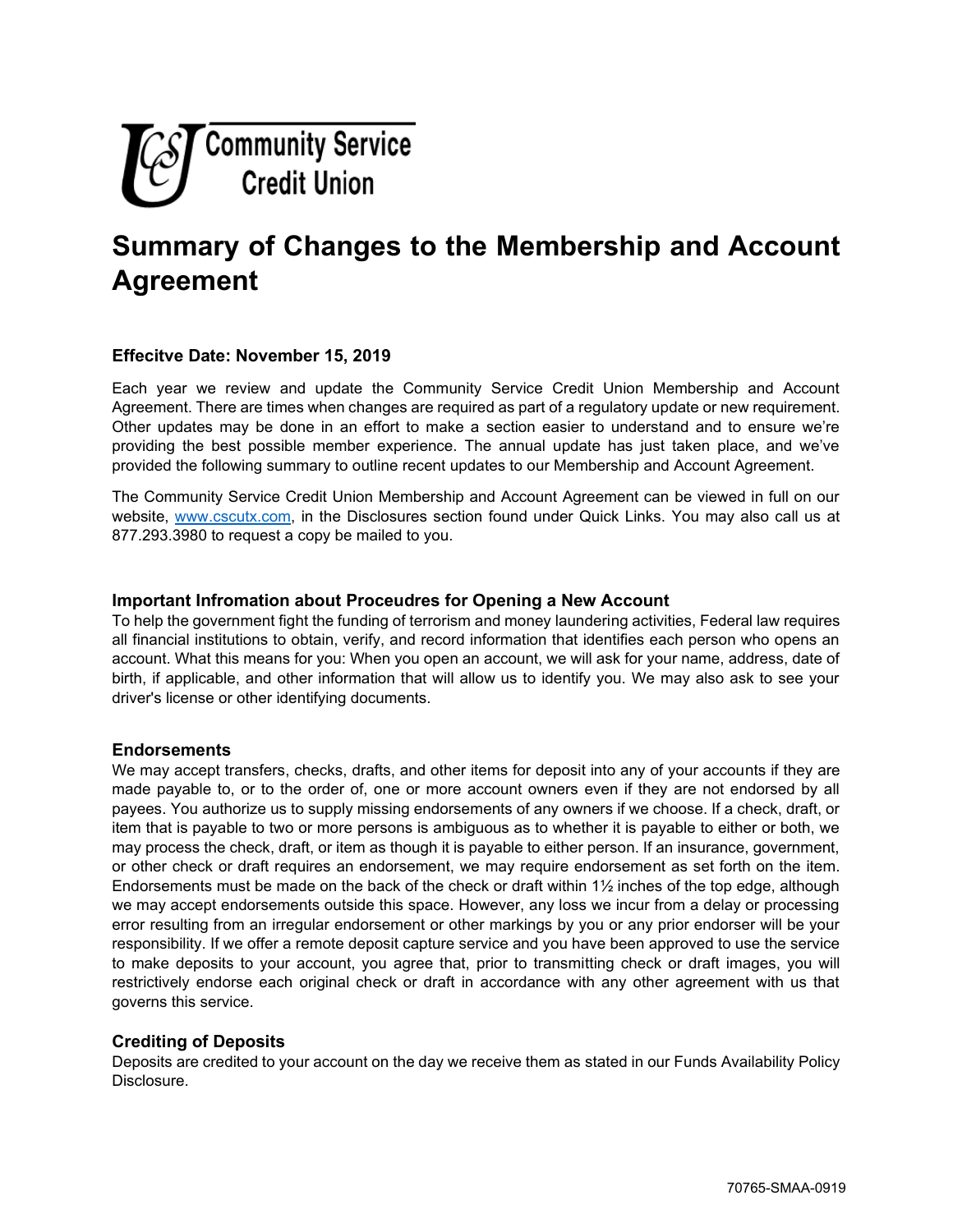# **Payment of Overdrafts**

If, on any day, the available balance in your share or deposit account is not sufficient to pay the full amount of a check, draft, transaction, or other item, plus any applicable fee, that is posted to your account, we may return the item or pay it, as described below.

The Credit Union's determination of an insufficient available account balance may be made at any time between presentation and the Credit Union's midnight deadline with only one review of the account required. We do not have to notify you if your account does not have a sufficient available balance in order to pay an item. Your account may be subject to a fee for each item regardless of whether we pay or return the item. We may charge a fee each time an item is submitted or resubmitted for payment; therefore, you may be assessed more than one fee as a result of a returned item and resubmission(s) of the returned item. If we offer standard overdraft services, this service allows us to authorize payment for the following types of transactions regardless of whether your share or deposit account has sufficient funds: (1) share drafts/checks and other transactions made using your checking account, except as otherwise described below; (2) automatic bill payments; (3) and ACH transactions. For ATM and onetime debit card transactions, you must affirmatively consent to such coverage. Without your consent, the Credit Union may not authorize and pay an ATM or one-time debit card transaction that will result in insufficient funds in your account. If you have established a service linking your share or deposit account with other individual or joint accounts, you authorize us to transfer funds from another account of yours to cover an insufficient item, including transfers from a share or deposit account, an overdraft line-of-credit account, or other account you so designate. Services and fees for these transactions are shown in the document the Credit Union uses to capture your affirmative consent and the Schedule of Fees and Charges. Except as otherwise agreed in writing, if we exercise our right to use our discretion to pay such items that result in an insufficiency of funds in your account, we do not agree to pay them in the future and may discontinue coverage at any time without notice. If we pay these items or impose a fee that results in insufficient funds in your account, you agree to pay the insufficient amount, including the fee assessed by us, in accordance with our standard overdraft services or any other service you may have authorized with us or, if you do not have such protections with us, in accordance with any overdraft payment policy we have, as applicable.

### **How Transactions Are Posted to Your Account Credits**

Deposits are generally added to your account when we receive them. However, in some cases when you deposit a check, the full amount of the deposit may not be available to you at the time of deposit. Please refer to the Funds Availability Policy Disclosure provided at the time you opened your account for details regarding the timing and availability of funds from deposits.

### **Debits**

There are several types of debit transactions. Common debit transactions are generally described below. Keep in mind that there are many ways transactions are presented for payment by merchants, and we are not necessarily in control when transactions are received.

## **Types of Debits**

### **Checks:**

When you write a check, it is processed through the Federal Reserve system. We receive data files of cashed checks from the Federal Reserve each day. The checks drawn on your account are compiled from these data files and paid each day. We process the payments from low to high dollar value.

### **ACH Payments:**

We receive data files every day from the Federal Reserve with Automated Clearing House (ACH) transactions. These include, for example, automatic bill payments you have authorized. ACH transactions for your account are posted throughout the day from low to high dollar value.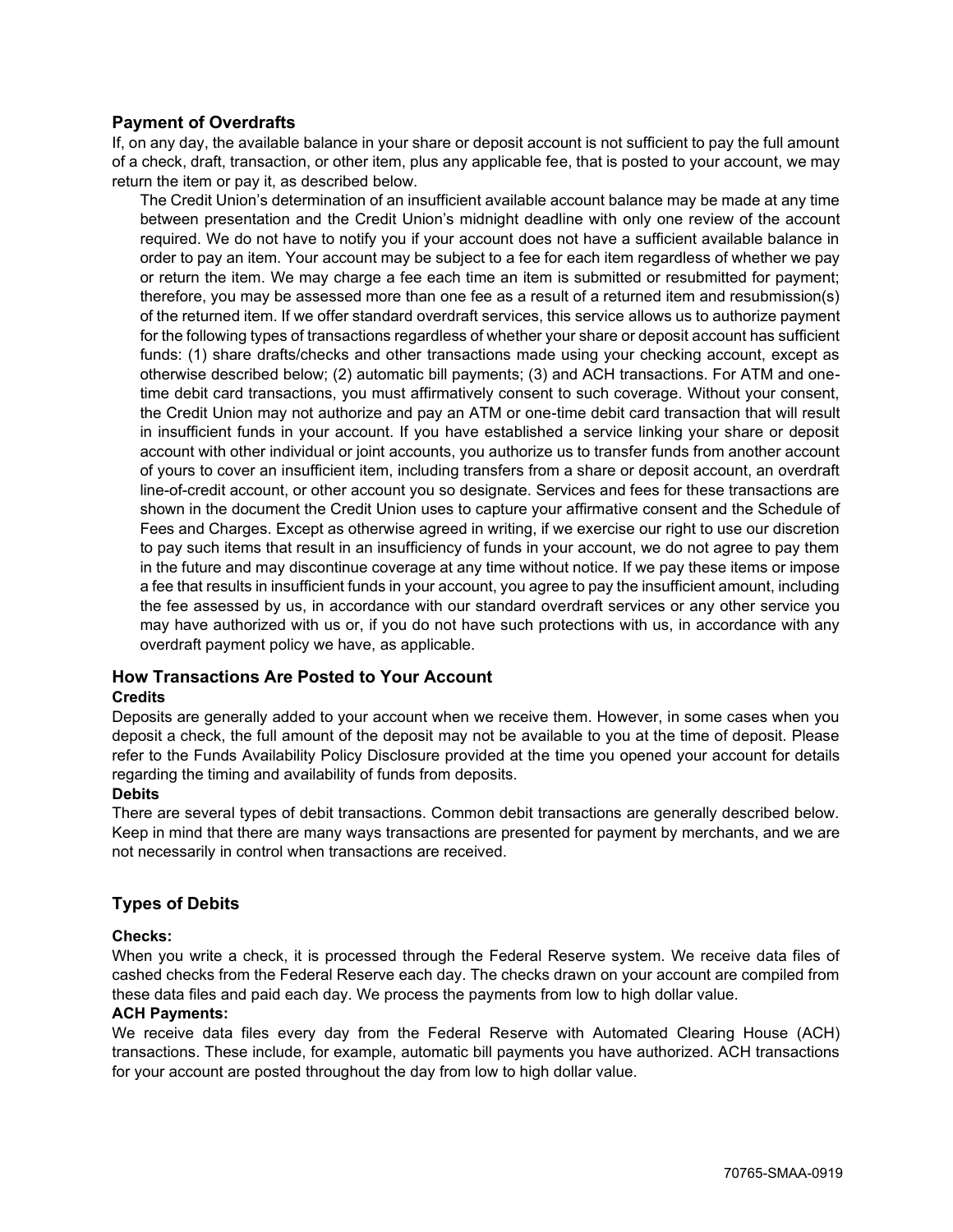# **Pin Based Debit Card Purchase Transactions**

These are purchase transactions using your debit card for which a merchant may require you to enter your personal identification number (PIN) at the time of sale. They are processed through a PIN debit network. These transactions are similar to ATM withdrawal transactions because the money is usually deducted from your account immediately at the time of the transaction. However, depending on the merchant, a PIN-based transaction may not be immediately presented for payment.

## **Signature Based Debit Card Purchase Transactions**

These are purchase transactions using your debit card that are processed through a signature-based network. Rather than entering a PIN, you typically sign for the purchase; however, merchants may not require your signature for certain transactions. Merchants may seek authorization for these types of transactions. The authorization request places a hold on funds in your account when the authorization is completed. The "authorization hold" will reduce your available balance by the amount authorized but will not affect your actual balance. The transaction is subsequently processed by the merchant and submitted to us for payment. This can happen hours or sometimes days after the transaction, depending on the merchant and its payment processor. These payment requests are received in real time throughout the day and are posted to your account when they are received.

The amount of an authorization hold may differ from the actual payment because the final transaction amount may not yet be known to the merchant when you present your card for payment. For example, if you use your debit card at a restaurant, a hold will be placed in an amount equal to the bill presented to you; but when the transaction posts, it will include any tip that you may have added to the bill. This may also be the case where you present your debit card for payment at gas stations, hotels and certain other retail establishments. We cannot control how much a merchant asks us to authorize, or when a merchant submits a transaction for payment.

## **Understanding Your Account Balance**

Your checking account has two kinds of balances: the actual balance and the available balance. Your actual balance reflects the full amount of all deposits to your account as well as payment transactions that have been posted to your account. It does not reflect checks you have written and are still outstanding or transactions that have been authorized but are still pending. Your available balance is the amount of money in your account that is available for you to use. Your available balance is your actual balance less: (1) holds placed on deposits; (2) holds on debit card or other transactions that have been authorized but are not yet posted; and (3) any other holds, such as holds related to pledges of account funds and minimum balance requirements or to comply with court orders. We use your available balance to determine 04207469-D1012- P-1-071819 (D1012A-E) whether there are sufficient funds in your account to pay items, including checks and drafts, as well as ACH, debit card and other electronic transactions. Pending transactions and holds placed on your account may reduce your available balance and may cause your account to become overdrawn regardless of your actual balance. In such cases, subsequent posting of the pending transactions may further overdraw your account and be subject to additional fees. You should assume that any item which would overdraw your account based on your available balance may create an overdraft. You may check your available balance online at www.cscutx.com, at an ATM, by visiting a credit union branch or by calling us at 1 (877) 293-3980.

## **Monitoring and Recording Communications**

We may monitor and record communications between you and us, including telephone conversations, electronic messages, electronic records, or other data transmissions that affect your accounts or other products and services. Except as otherwise prohibited by applicable law, you agree we may monitor and record such communications without your approval or further notice to you.